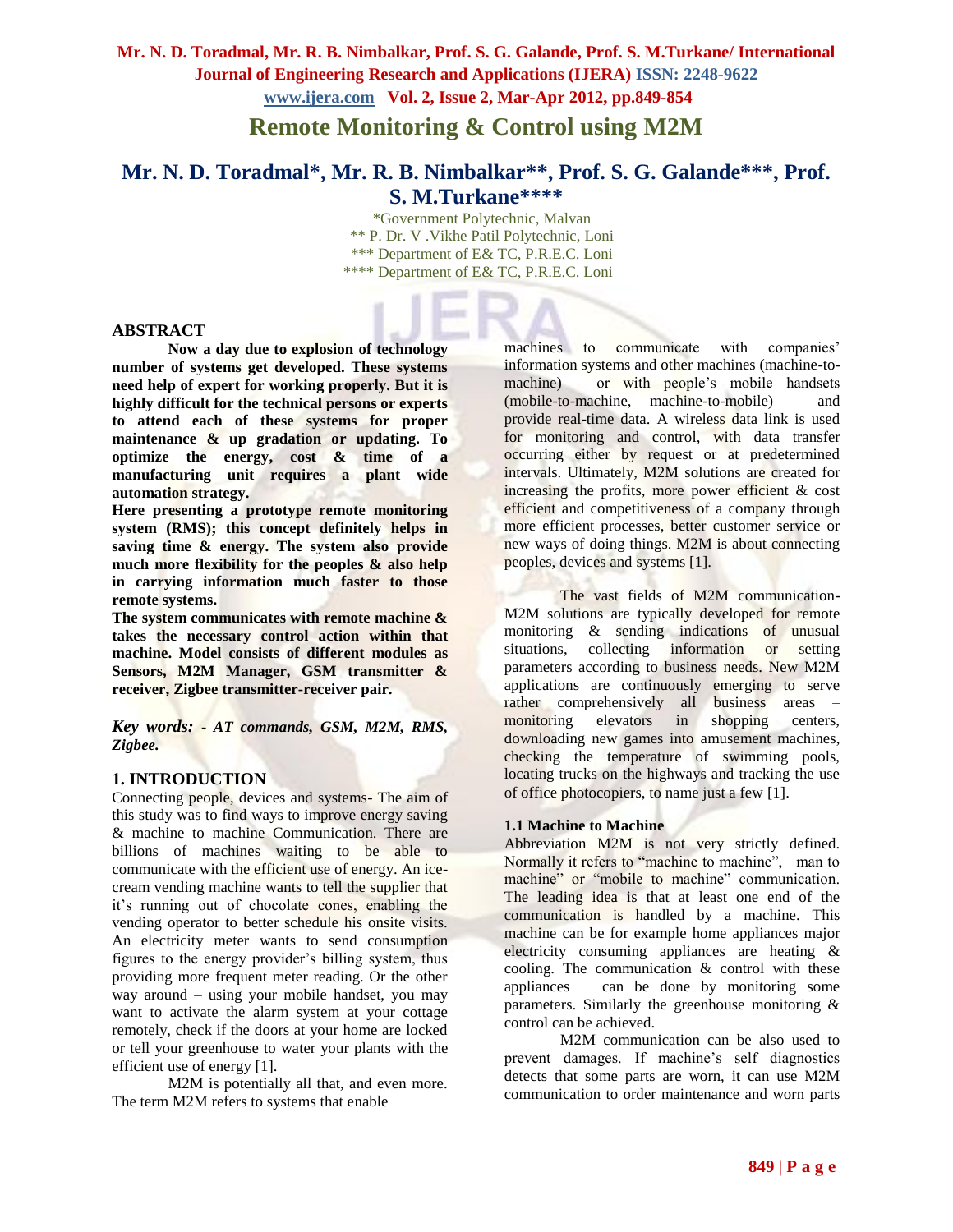can be replaced before machine breaks down. If the machine breaks, it might take weeks to fix the broken part. The savings originated from this preventing maintenance can be very high and in many cases the expenses caused by the machine to machine communication are only a fraction of that [1], [2].

The remote monitoring system uses DAS & SCADA systems & remote monitoring is achieved with the help of GSM network. The M2M applications works as a remote sensing for the electrical appliances at home to check whether it is on or off, at the same time the user can control the electrical appliances at home by sending SMS ( Short Messaging Service) message to the system, for example turning on the AC before returning home. [5], [6]. The existing technologies are Bluetooth, Wi-Fi, Wi-Max, wireless mobile Ad-hoc network (WMANET), UMB, wireless HART, Bluetooth and ZigBee. Wireless sensor networks are formed by communicating over wireless links without using a fixed networked infrastructure. ZigBee is the name for a short-range, low-power, low-cost, and low-datarate wireless multi-hop networking technology standard [3] [4]. In this paper we developed the M2M remote monitoring system using Zigbee & GSM. The centralized data is stored in database. The front end form is designed in Visual Basic[7]. If star topology is used then from multiple locations we can collect the information.

#### **2. ARCHITECTURE**

"Remote Monitoring & Control using M2M" our paper, deals with different parameters collected at remote location using sensors & M2M Manager (ARM Processor LPC 2138). The advantages are that ARM processor uses less power & parameters are transmitted to the user with the help of GSM modem using SMS facility & same parameters are collected and stored in PC at other location by zigbee transmitter & receiver pair. The data log is maintained in the computer with the date & time. The set point values of the parameters can be changed from the computer.

This system is more user friendly cost efficient & also it consumes low power.

#### **2.1 SPECIFICATIONS**

| Input Voltage      | :- 5V Battery       |
|--------------------|---------------------|
| Input to System    | :- SMS / Computer   |
| Number of Sensors  | : 3                 |
| Number of Relays   | $: -3$              |
| <b>GSM</b> Module  | : - Wavecom         |
| Zigbee Modem       | $:$ Xbee Pro        |
| Clock Mode         | :- 24 Hour Mode     |
| <b>SMS Billing</b> | :- At Low Cost      |
| Security           | :-Authentication by |

Login & Password.

### **3. BLOCK DIAGRAM**

The block diagram of the system is as shown below



**Fig. 3.1 Block Diagram**

M2M (Machine to Machine Communication) is the ability of the machines or devices to exchange information with people or an enterprise. Regardless of the type of machine or data, information is conveyed in the same general way- from a machine to a network, and then through a gateway to another machine.

There are many different choices to have how machines connected to each other, what type of communication being used, how data is used. There are four resembling basis stages for any M2M process

- 1. Collecting data
- 2. Transmitting collected data through a Communication network
- 3. Receiving data
- 4. Processing data.

As shown in Fig. 3.1 the physical parameter likes temperature, light intensity & humidity values are collected by different sensors. Then these values are processed by M2M Manager (ARM Processor). It compares the current parameter values with the threshold value or the already set values, if any of the parameter value is exceeded above the set point, then the corresponding message is send to the user  $\&$ corrective action is taken to control the parameter value. So the unwanted working of the machine is prevented. Also the machine working condition is also stated to the user, if the damage or anything wrong occurs with the machine a message will be sent to the user, so user can take necessary action. So M2M is about letting your machines talk to user.

#### **4. AT COMMANDS**

Some of the AT commands used to communicates with the GSM modem & M2M Manager are as follows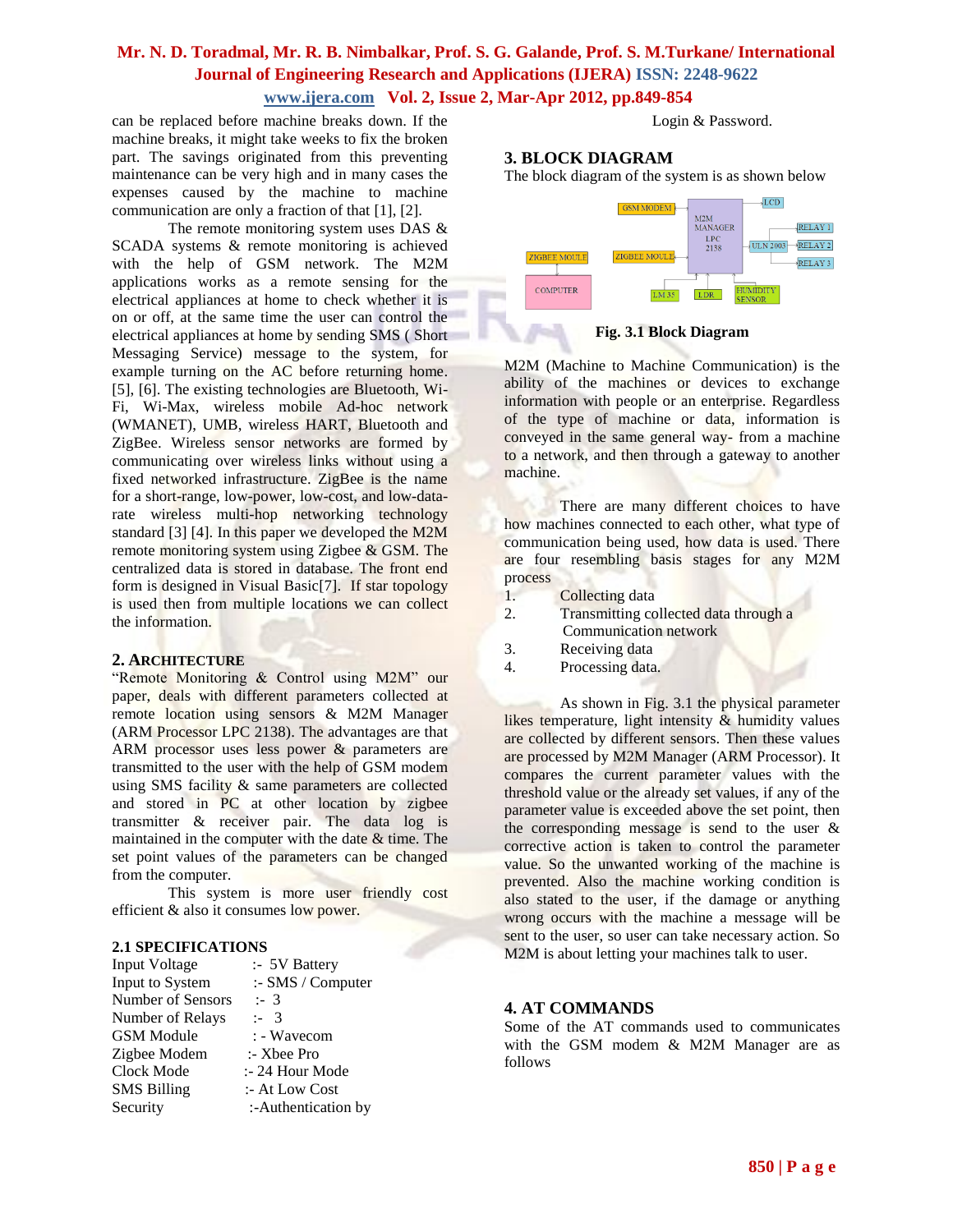| $1. AT + CPMS$    | <b>Preferred Message Storage</b> |                               |
|-------------------|----------------------------------|-------------------------------|
| $2. A T + C M GF$ | Message Format                   | Start                         |
| $3. AT + CSMP$    | <b>Set Text Mode Parameters</b>  |                               |
| $4. AT + CMGS$    | Send Message                     |                               |
| $5. AT + CMGW$    | Write Message to Memory          |                               |
| $6. AT + CMGC$    | Send Command                     | Initalise Ports & Peripherals |
| $7. AT + CMGD$    | Delete Message                   |                               |
| $8. A T + C M GR$ | Read Message                     |                               |
| $9. AT + CNMI$    | New Message Indications to TE.   | Display the Messages          |
| [9] [10]          |                                  |                               |
|                   |                                  |                               |

Also AT commands are also used to configure the Zigbee module some of the commands are as follows

- **1. ATBD** Serial Interfacing
- **2. ATDL** Read Destination Address Low
- **3. ATDH** Read Destination Address High
- **4. ATDB** Received Signal Strength
- **5. ATWR** Write to non-volatile memory
- **6. ATID** Pan ID
- **7. ATPL** Power Level [11]

#### **5. FLOW CHART**

The M2M Manager is programmed in Embedded C [8], while Front End of project is designed using Visual Basic.

The software's used:-

- 1. Simulation: Keil µVision 3
- 2. Flash Magic
- 3. Front End: Visual Basic 6.0
- 4. PCB Design: Design Explorer Protel 99SE

The Flow chart is as follows

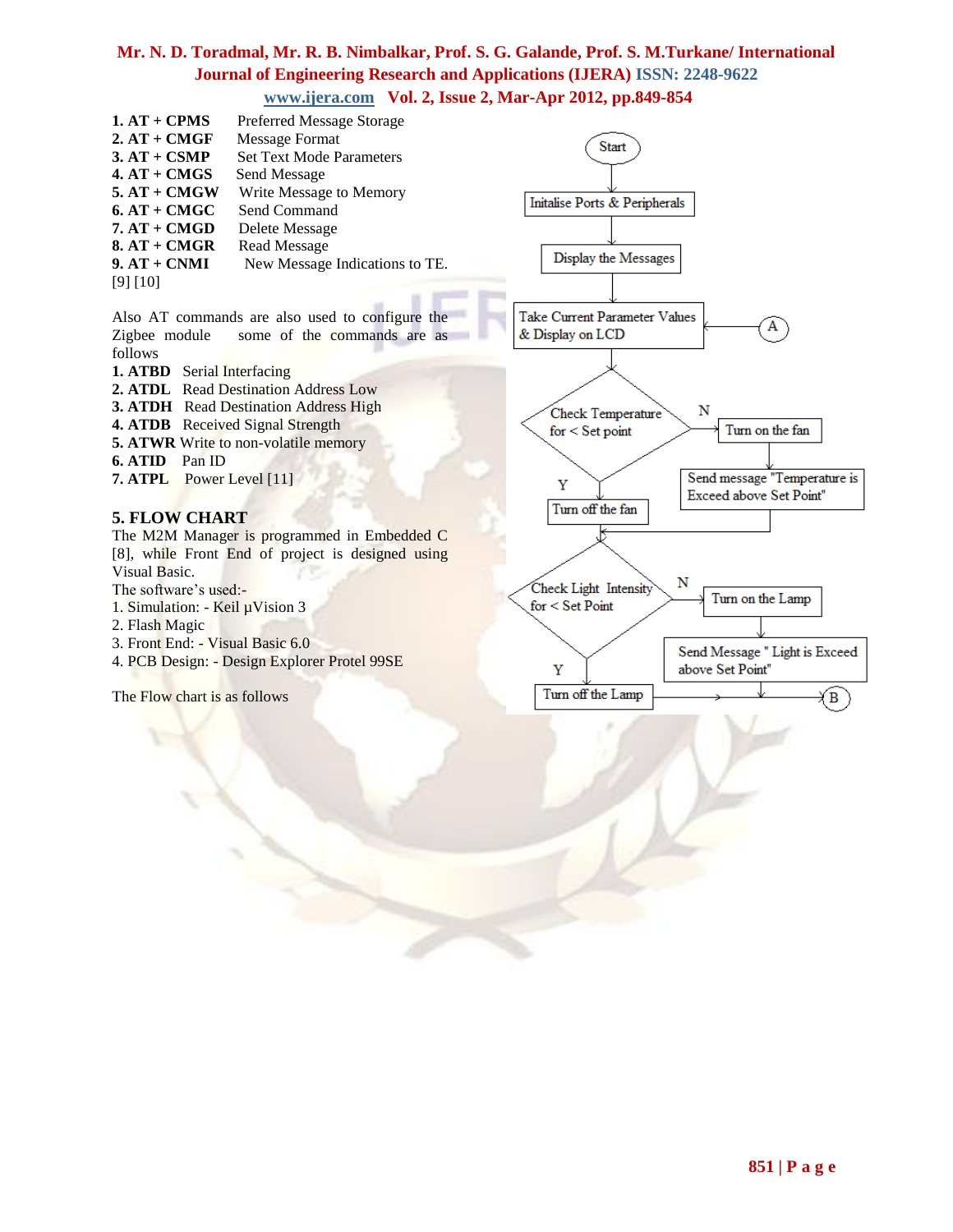



When the user wants to know the system current status, user can send the message "RQ". The M2M manager decodes the message and sends the current parameter values to the user. Some predefined messages which send by the user to know the current status & to take action are as follows

1. RQ: - To get the current status of the parameters 2. \*1:- Turn on the Relay 1 3. \*2:- Turn off the Relay 1 4. @1:- Turn on the Relay 2 5. @2:- Turn off the Relay 2 6. #1:- Turn on the Relay 3 7. #2:- Turn off the Relay 3

### **6. RESULTS**

Following result / data is taken from hyper terminal when the communication between GSM modem & ARM processor take place. The following sequence of AT commands & its response is observed:-

AT OK ATE0 OK AT+CMGF=1 OK AT+CPMS= "SM" +CPMS: 1,25,1,25 OK AT+CMNI=1,1,0,0,0 OK +CMTI: "SM",1  $AT+CMGR=1$ +CMGR:"REC UNREAD","+919960282414",,"12/02/2,15:30:25+22 " P OK AT+CMGS="+919673253900"  $>$  Tp:24 <sup>0</sup>C H:70% LI:60Lux +CMGS: 135 OK AT+CMGD=1 OK +CMTI: "SM",1 AT+CMGR=1 +CMGR:"REC UNREAD","+919960282414",,"12/02/12,15:31:17+2 2" Tp:30 <sup>0</sup>C H:75% LI:65Lux OK AT+CMGS="+919673253900" >OK +CMGS: 136 OK AT+CMGD=1 OK Following are the Screen shots of the LCD The current status of the parameter is displayed  $\&$  is automatically updated in the given specified time:-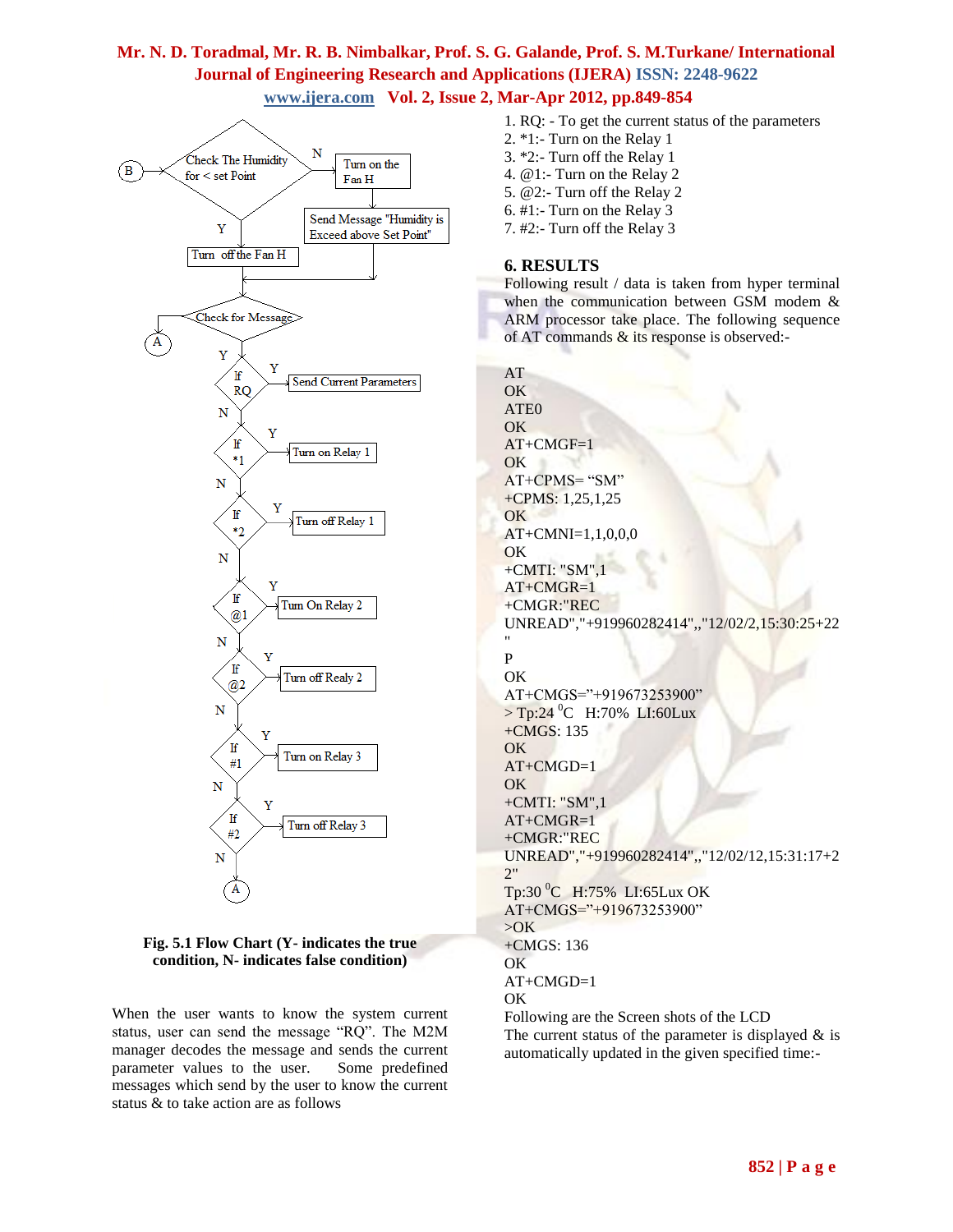

**Fig. 6.1 Screenshot (Current Status of Parameters on LCD)**

The message is send to the user when one of the parameter is exceeded above the set point values:-



**Fig. 6.2 Screenshot (After sending the message)**

The system also updates the computer database time to time. We can set the parameters set point values by using the form designed in visual basic. The form is as follows:-

| S. Form1                                                          | $\Box$ e $\times$                                                      |
|-------------------------------------------------------------------|------------------------------------------------------------------------|
| Open Port<br>п                                                    |                                                                        |
|                                                                   |                                                                        |
| REMOTE MONITORING & CONTROL USING M2M                             |                                                                        |
|                                                                   |                                                                        |
|                                                                   |                                                                        |
|                                                                   |                                                                        |
| Temp<br>$_{\rm oc}$<br>$\sqrt{24}$<br>Hunidity.<br>59             | $\approx$                                                              |
|                                                                   |                                                                        |
| LDR.<br>$\sqrt{70}$                                               |                                                                        |
| <b>SETTING</b>                                                    |                                                                        |
| MAXIMUM VALUE                                                     |                                                                        |
| TEMPRETURE                                                        |                                                                        |
| $\overline{30}$<br><b>HUMIDITY</b><br>$\sqrt{50}$<br>SEND SETTING |                                                                        |
| 60                                                                |                                                                        |
| LDR                                                               |                                                                        |
|                                                                   |                                                                        |
|                                                                   |                                                                        |
|                                                                   | $\blacktriangleright$ $\blacktriangleright$ $\vdash$<br>$ 4 $ 4 Adodc2 |
| <b>Contract Contract Contract Contract</b><br><b>Contract</b>     | about 1970.                                                            |

**Fig. 6.3 Screenshot (V. B. Front end form)**

### **CONCLUSION**

As with the help of this we can save the energy by controlling the devices. The device can work only when it is necessary. The working in sensor networks is very dynamic, and the expectations of the applications and business potential are very high. For this purpose, we have given a perspective on state-ofthe-art wireless sensor networks from the application point of view.

We have also listed several application visions. It is the task of industry and the research community to realize these visions.

It resolves communication and control problems between different in technical characteristics machines and make them part of global Internet network. This system provides flexibility to commercial people. This system can be further extended to remote factory automation. No physical presence is required at the location where you have to control the device.

Applications

M2M-based control applications require systems to make decisions based on input from multiple sensors. For example, a network of distributed temperature sensors could control a heating system or motion sensors could detect when people are moving toward a building lobby and call an elevator.

There are limitless M2M applications. However, they are categorized as following:-

- 1. Automation in industries.
- 2. In agriculture.
- 3. Greenhouse monitoring system
- 4. Home automation and security
- 5. Lease machine control monitoring
- 6. Automation in vending machine
- 7. To communicate with rural KIOSKS.

### **REFEENCES**

- [1] "Machine to machine communication in cellular networks" Mikko Martsola, Department of Electrical and Communications Engineering, Helsinki University of Technology
- [2] Tatsuzo Osawa "Practice of M2M Connecting Real World Thing with cloud computing" *Fujitsu Sci Tech. J. Vol. 47, No. 4, PP 401-407*, October 2011
- [3] R Kirbushankar, K Krishnamurthy, J Indra "Remote Monitoring System for distributed control of Industrial Plant Process", *Journal of Industrial & Scientific research, Vol. 68 October 2009, pp 858-860*
- [4] B. Udaya Kumar, B. Venkat, Dr. D.S.Murty "*Implementation of Lab view based packet logger for zigbee network"* International Journal of Engineering Science and Technology Vol. 2(8), 2010, 3391-3395
- [5] Wael M El-Medany<sup>1</sup>, Mahmoud R El-Sabry ² "GSM- Based Remote Sensing and Control System Using FPGA" *Proceedings of the International Conference on Computer and Communication Engineering 2008 May 13- 15*, 2008 Kuala Lumpur, Malaysia pp1093- 1097